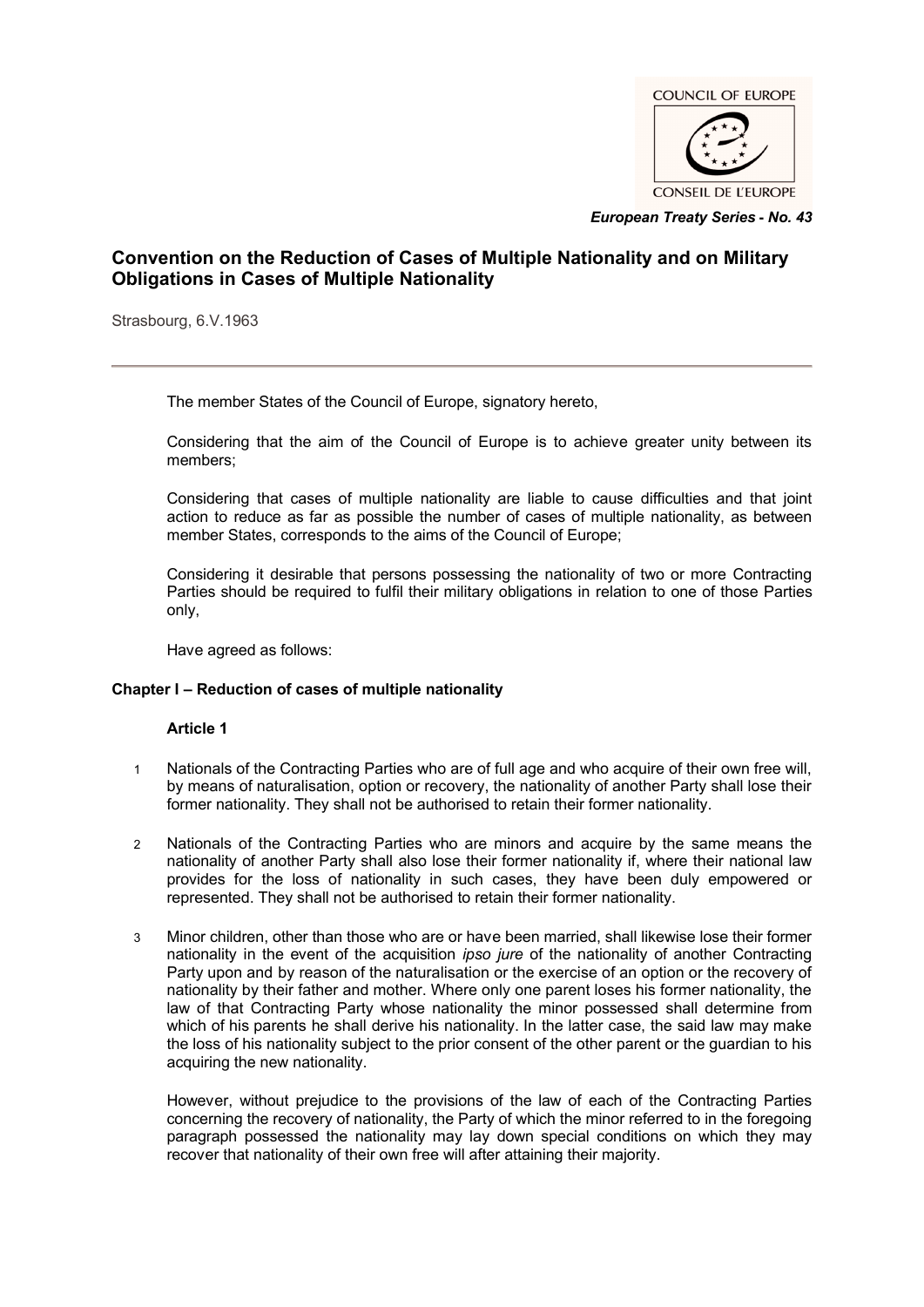4 In so far as concerns the loss of nationality as provided for in the present article, the age of majority and minority and the conditions of capacity and representation shall be determined by the law of the Contracting Party whose nationality the person concerned possesses.

## **Article 2**

- 1 A person who possesses the nationality of two or more Contracting Parties may renounce one or more of these nationalities, with the consent of the Contracting Party whose nationality he desires to renounce.
- 2 Such consent may not be withheld by the Contracting Party whose nationality a person of full age possesses *ipso jure*, provided that the said person has, for the past ten years, had his ordinary residence outside the territory of that Party and also provided that he has his ordinary residence in the territory of the Party whose nationality he intends to retain.

Consent may likewise not be withheld by the Contracting Party in the case of minors who fulfil the conditions stipulated in the preceding paragraph, provided that their national law allows them to give up their nationality by means of a simple declaration and provided also that they have been duly empowered or represented.

3 The age of majority and minority and the conditions for being empowered or represented shall be determined by the law of the Contracting Party whose nationality the person in question desires to renounce.

### **Article 3**

The Contracting Party whose nationality a person desires to renounce shall not require the payment of any special tax or charge in the event of such renunciation.

### **Article 4**

Nothing in the provisions of this Convention shall preclude the application of any provision more likely to limit the occurrence of multiple nationality whether embodied or subsequently introduced into either the municipal law of any Contracting Party or any other treaty, convention or agreement between two or more of the Contracting Parties.

### **Chapter II – Military obligations in cases of multiple nationality**

### **Article 5**

- 1 Persons possessing the nationality of two or more Contracting Parties shall be required to fulfil their military obligations in relation to one of those Parties only.
- 2 The modes of application of paragraph 1 may be determined by special agreements between any of the Contracting Parties.

## **Article 6**

Except where a special agreement which has been, or may be, concluded provides otherwise, the following provisions are applicable to a person possessing the nationality of two or more Contracting Parties: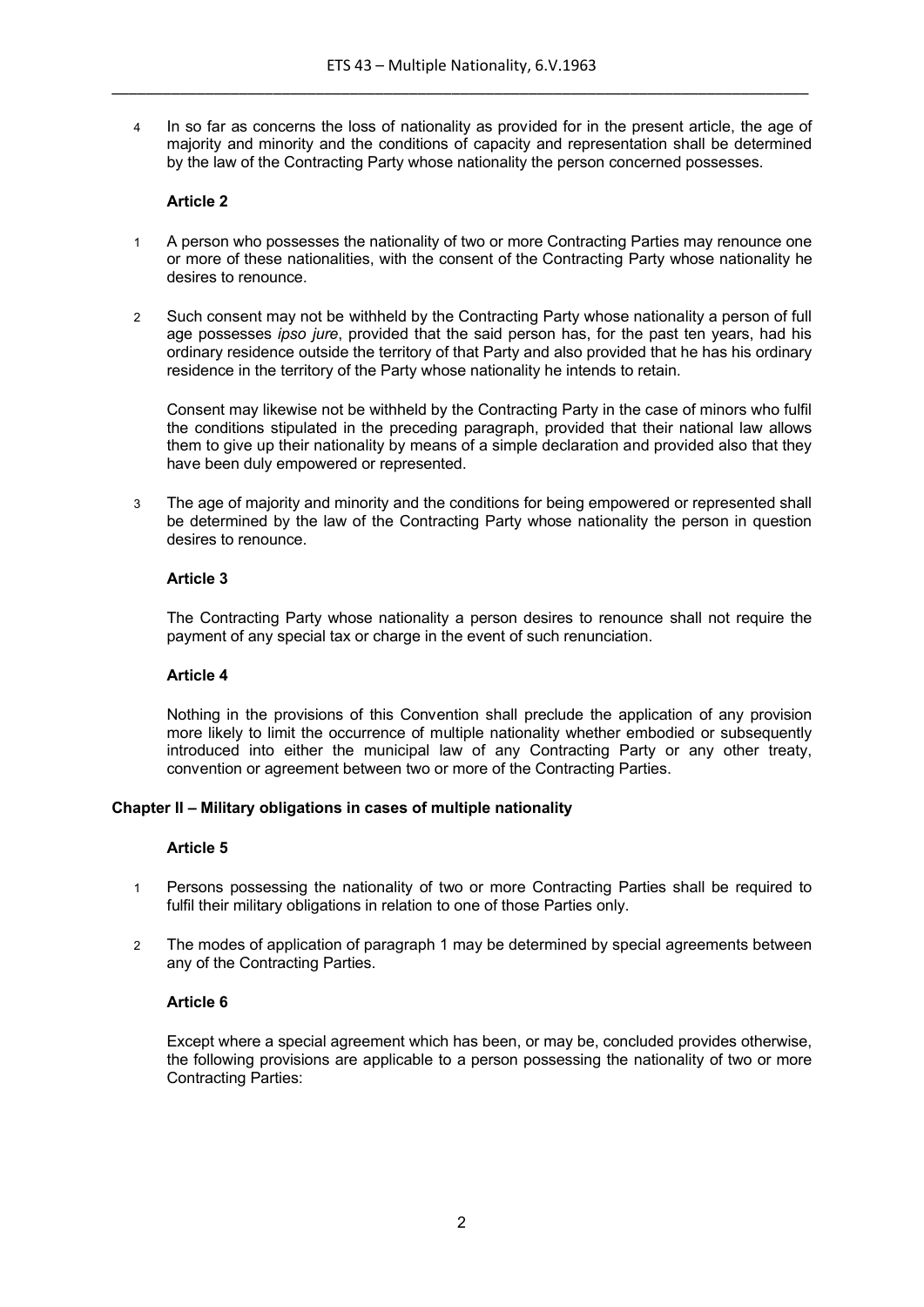- 1 Any such person shall be subject to military obligations in relation to the Party in whose territory he is ordinarily resident. Nevertheless, he shall be free to choose, up to the age of 19 years, to submit himself to military obligations as a volunteer in relation to any other Party of which he is also a national for a total and effective period at least equal to that of the active military service required by the former Party.
- 2 A person who is ordinarily resident in the territory of a Contracting Party of which he is not a national or in that of a State which is not a Party may choose to perform his military service in the territory of any Contracting Party of which he is a national.
- 3 A person who, in accordance with the rules laid down in paragraphs 1 and 2, shall fulfil his military obligations in relation to one Party, as prescribed by the law of that Party, shall be deemed to have fulfilled his military obligations in relation to any other Party or Parties of which he is also a national.
- 4 A person who, before the entry into force of this Convention between the Parties of which he is a national, has, in relation to one of those Parties, fulfilled his military obligations in accordance with the law of that Party, shall be deemed to have fulfilled the same obligations in relation to any other Party or Parties of which he is also a national.
- 5 A person who, in conformity with paragraph 1, has performed his active military service in relation to one of the Contracting Parties of which he is a national, and subsequently transfers his ordinary residence to the territory of the other Party of which he is a national, shall be liable to military service in the reserve only in relation to the latter Party.

The application of this article shall not prejudice, in any respect, the nationality of the persons concerned.

7 In the event of mobilisation by any Party, the obligations arising under this article shall not be binding upon that Party.

### **Chapter III – Application of the Convention**

### **Article 7**

1 Each Contracting Party shall apply the provisions of Chapters I and II.

It is however understood that each Contracting Party may declare, at the time of ratification, acceptance or accession, that it will apply the provisions of Chapter II only. In this case the provisions of Chapter I shall not be applicable in relation to that Party.

It may, at any subsequent time, notify the Secretary General of the Council of Europe that it is applying the provisions of Chapter I as well. This notification shall become effective as from the date of its receipt, and the provisions of Chapter I shall thereupon become applicable in relation to that Party.

2 Each Contracting Party which has applied the provisions of the first sub-paragraph of paragraph 1 of this article may declare, at the time of signing or at the time of depositing its instrument of ratification, acceptance or accession that it will apply the provisions of Chapter II only in regard to Contracting Parties which are applying the provisions of Chapters I and II. In this case the provisions of Chapter II shall not be applicable between the Party making such a declaration and a Party applying the second sub-paragraph of paragraph 1.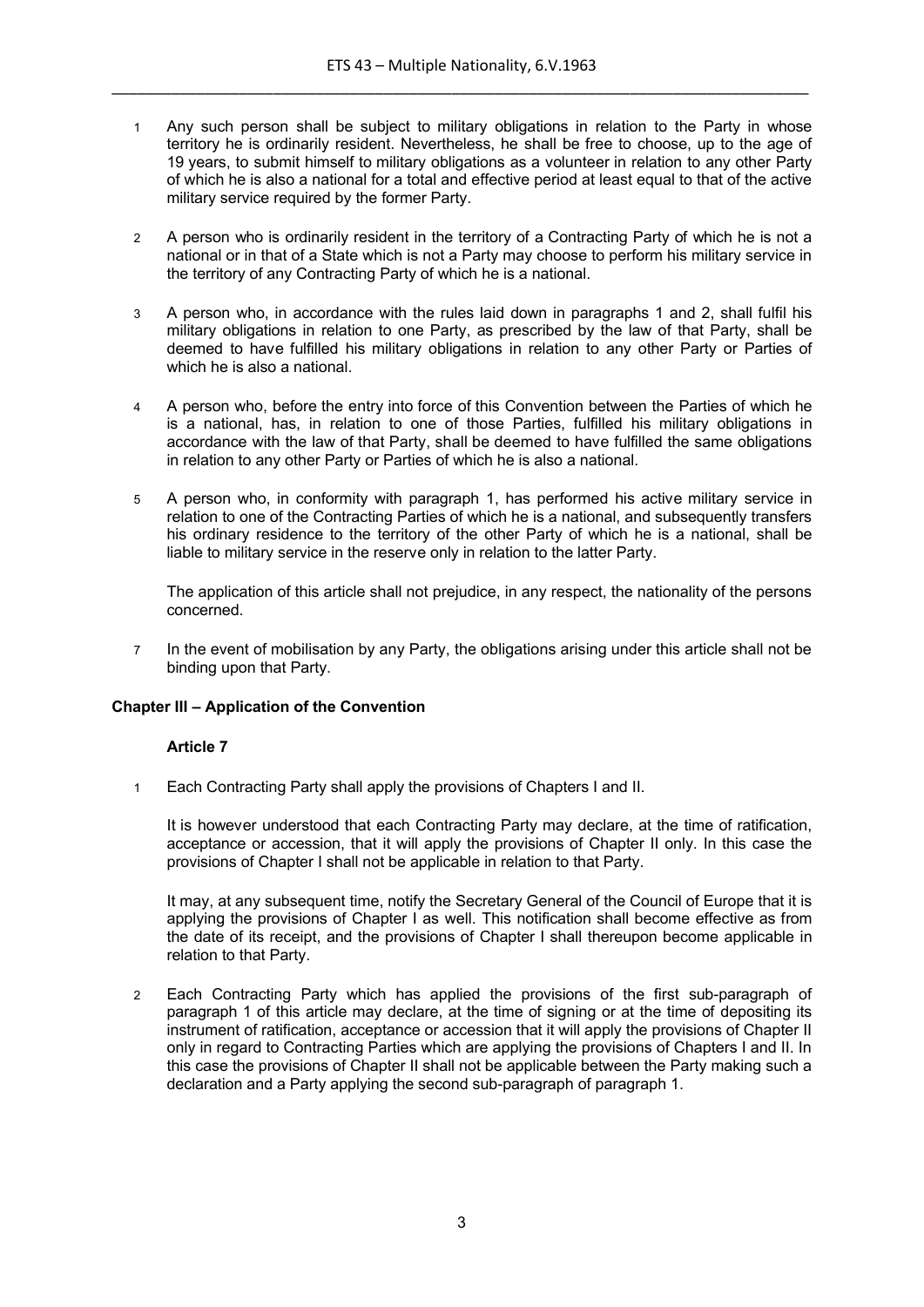### **Chapter IV – Final clauses**

#### **Article 8**

- 1 Any Contracting Party may, when signing this Convention or depositing its instrument of ratification, acceptance or accession, declare that it avails itself of one or more of the reservations provided for in the Annex to the present Convention. No other reservation shall be permitted.
- 2 Any Contracting Party may wholly or partly withdraw a reservation it has made in accordance with the foregoing paragraph by means of a notification addressed to the Secretary General of the Council of Europe, which shall become effective as from the date of its receipt.
- 3 A Contracting Party which has made a reservation in respect of any provision of the Convention in accordance with this article may not claim application of the said provision by another Party; it may, however, if its reservation is partial or conditional claim the application of that provision in so far as it has itself accepted it.

#### **Article 9**

- 1 Any Contracting Party may, by a declaration made to the Secretary General of the Council of Europe on signature or on depositing its instrument of ratification, acceptance or accession, or at any subsequent time, with regard to States and territories for which it assumes international responsibility, or for which it is empowered to contract, define the term "nationals" and specify the "territories" to which the present Convention shall be applicable.
- 2 Any declaration made in accordance with this article may, in respect of the nationals and territories mentioned in such declaration, be withdrawn according to the procedure laid down in Article 12 of this Convention.

### **Article 10**

- 1 This Convention shall be open to signature by the member States of the Council of Europe. It shall be subject to ratification or acceptance. Instruments of ratification or acceptance shall be deposited with the Secretary General of the Council of Europe.
- 2 This Convention shall enter into force one month after the date of deposit of the second instrument of ratification or acceptance.
- 3 In respect of a signatory State ratifying or accepting subsequently, the Convention shall come into force one month after the date of deposit of its instrument of ratification or acceptance.

### **Article 11**

- 1 After this Convention has come into force the Committee of Ministers of the Council of Europe may unanimously decide to invite any State which is not a Member of the Council to accede to it. Any State so invited may accede by depositing its instrument of accession with the Secretary General of the Council.
- 2 The Convention shall come into force in respect of any State acceding thereto one month after the date of deposit of its instrument of accession.

### **Article 12**

1 This Convention shall remain in force indefinitely.